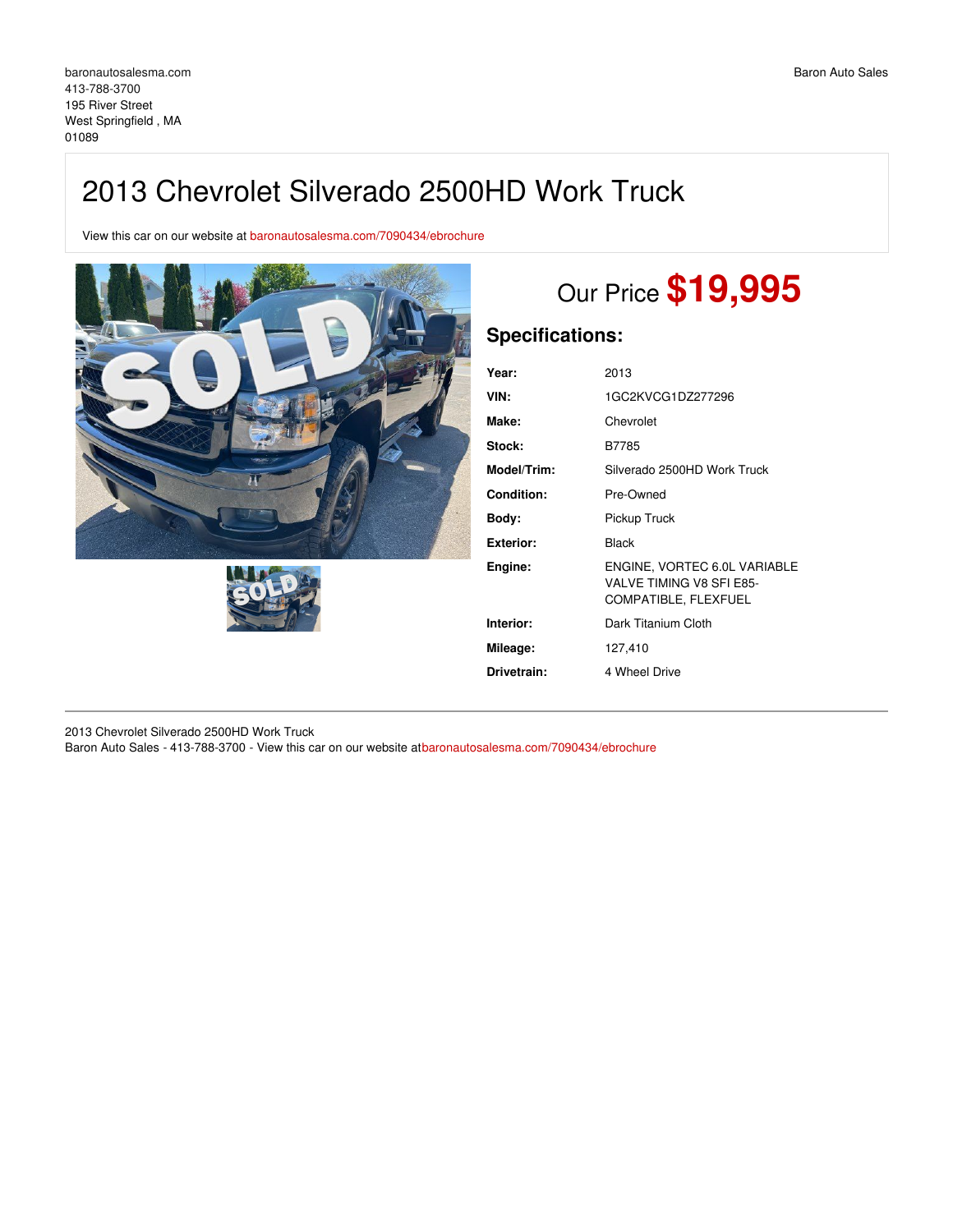

#### 2013 Chevrolet Silverado 2500HD Work Truck

Baron Auto Sales - 413-788-3700 - View this car on our website at[baronautosalesma.com/7090434/ebrochure](https://baronautosalesma.com/vehicle/7090434/2013-chevrolet-silverado-2500hd-work-truck-west-springfield-ma-01089/7090434/ebrochure)

## **Installed Options**

#### **Interior**

- Air conditioning, single-zone manual front climate control
- Assist handle, front passenger (Also includes rear assist handles in the headliner on Extended and Crew Cab models)
- Coat hooks, rear driver and passenger side
- Cruise control, electronic with set and resume speed, located on steering wheel
- Cup holders, front (Also includes rear cupholders on Extended and Crew Cab models. Rear cupholders are not included with (AE7) front 40/20/40 split-bench seat.)
- Driver Information Center with odometer, trip odometer and message center (monitors numerous systems depending on vehicle equipment level including low fuel, turn signal "on", transmission temperature and oil change notification) (Driver Information Center controls are operated through the trip odometer button unless (UK3) steering wheel mounted audio controls is ordered. On 1LT and 1LZ, includes 8-point compass and outside temperature.)
- Floor covering, Black rubberized vinyl
- Instrumentation, analog with speedometer, fuel level, engine temperature, tachometer, voltmeter and oil pressure indicators
- Lighting, interior with dome and reading lights, illuminated entry feature and backlit instrument panel switches
- Mirror, inside rearview manual day/night
- Power outlets 2 auxiliary instrument panel-mounted with covers, 12-volt Seat trim, Vinyl
- Seat, rear bench (folds up), full width, folding, 3-passenger (includes child seat top tether anchor) (Standard with Extended Cab models only)
- Seats, front 40/20/40 split-bench, 3-passenger, driver and front passenger manual reclining with outboard head restraints and center fold-down armrest with storage
- Steering column, Tilt-Wheel, adjustable with brake/transmission shift interlock
- Steering wheel includes theft-deterrent locking feature
- Visors, driver and front passenger, sliding with clip and passenger side vanity mirror with cover, Opal Gray-colored
- Warning tones headlamp on, key-in-ignition, driver and passenger buckle up reminder and turn signal on
- Windows, fixed, rear access door (Standard with Extended Cab models only)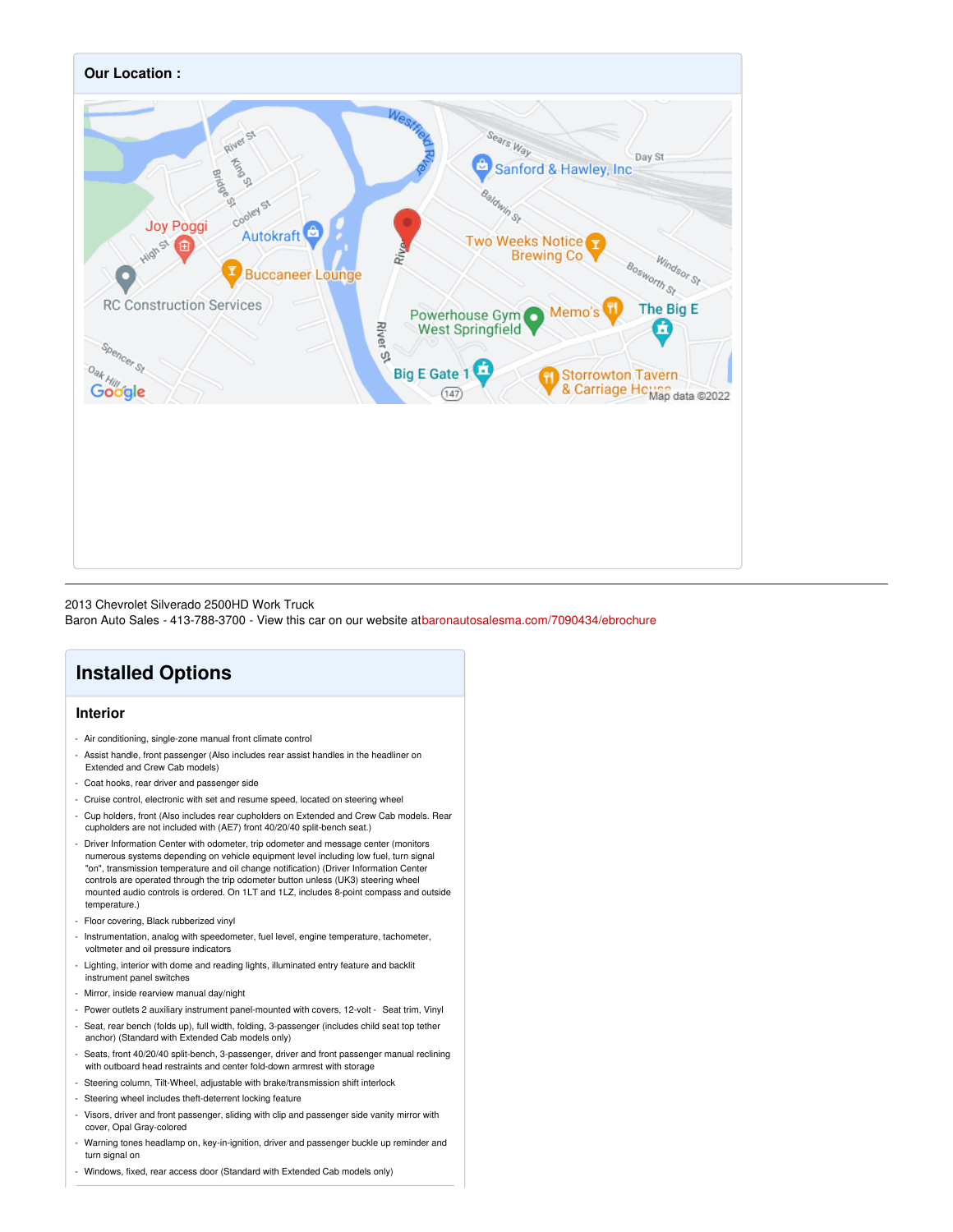#### **Exterior**

- Door handles, Black- Glass, Solar-Ray light-tinted, all windows- Grille, chrome surround
- Headlamps, dual halogen composite with automatic exterior lamp control and flash-to-pass feature
- Lamps, dual cargo area lamps- Mirrors, outside manual, Black, manual-folding
- Pickup box, Fleetside- Recovery hooks, front, Black
- Spare tire lock keyed cylinder lock that utilizes same key as ignition and door (Not included when (ZW9) pickup box delete or (VF7) rear bumper delete is ordered.)
- Tire carrier, outside spare, winch-type mounted under frame at rear (Orders with (ZW9) Pickup box delete will not include a Spare Tire Carrier unless a spare tire is ordered)
- Tires, LT245/75R17E all-season, blackwall
- Wheels, 17" (43.2 cm) steel (Includes 17" x 7.5" (43.2 cm x 19.1 cm) steel spare wheel. Spare not included with (ZW9) pickup box delete unless a spare tire is ordered.)
- Wipers, front intermittent wet-arm with pulse washers
- Bumper, rear chrome, step-style with pad (Not available with (ZW9) pickup box delete.)
- Bumper, front chrome includes chrome bumper end caps

#### **Safety**

- Air conditioning, single-zone manual front climate control
- Assist handle, front passenger (Also includes rear assist handles in the headliner on Extended and Crew Cab models)
- Coat hooks, rear driver and passenger side
- Cruise control, electronic with set and resume speed, located on steering wheel
- Cup holders, front (Also includes rear cupholders on Extended and Crew Cab models. Rear cupholders are not included with (AE7) front 40/20/40 split-bench seat.)
- Driver Information Center with odometer, trip odometer and message center (monitors numerous systems depending on vehicle equipment level including low fuel, turn signal "on", transmission temperature and oil change notification) (Driver Information Center controls are operated through the trip odometer button unless (UK3) steering wheel mounted audio controls is ordered. On 1LT and 1LZ, includes 8-point compass and outside temperature.)
- Floor covering, Black rubberized vinyl
- Instrumentation, analog with speedometer, fuel level, engine temperature, tachometer, voltmeter and oil pressure indicators
- Lighting, interior with dome and reading lights, illuminated entry feature and backlit instrument panel switches
- Mirror, inside rearview manual day/night
- Power outlets 2 auxiliary instrument panel-mounted with covers, 12-volt Seat trim, Vinyl
- Seat, rear bench (folds up), full width, folding, 3-passenger (includes child seat top tether anchor) (Standard with Extended Cab models only)
- Seats, front 40/20/40 split-bench, 3-passenger, driver and front passenger manual reclining with outboard head restraints and center fold-down armrest with storage
- Steering column, Tilt-Wheel, adjustable with brake/transmission shift interlock
- Steering wheel includes theft-deterrent locking feature
- Visors, driver and front passenger, sliding with clip and passenger side vanity mirror with cover, Opal Gray-colored
- Warning tones headlamp on, key-in-ignition, driver and passenger buckle up reminder and turn signal on
- Windows, fixed, rear access door (Standard with Extended Cab models only)

#### **Mechanical**

- Air cleaner, high-capacity- Alternator, 125 amps
- Battery, heavy-duty 600 cold-cranking amps, maintenance-free with rundown protection and retained accessory power
- Brakes, 4-wheel antilock, 4-wheel disc
- Cooling, auxiliary external transmission oil cooler heavy-duty air-to-oil
- Cooling, external engine oil cooler heavy-duty air-to-oil, integral to driver side of radiator tank
- Engine, Vortec 6.0L Variable Valve Timing V8 SFI E85-compatible, FlexFuel capable of running on unleaded or up to 85% ethanol (360 hp [268.4 kW] @ 5400 rpm, 380 lb-ft of torque [513.0 N-m] @ 4200 rpm) with (E63) fleetside pickup box; (322 hp [240.1 kW] @ 4400 rpm, 380 lb-ft of torque [513.0 N-m] @ 4200 rpm) with (ZW9) pickup box delete (Does not include E85 capability with (ZW9) pickup box delete.)
- Exhaust aluminized stainless-steel muffler and tailpipe Four wheel drive
- Frame, fully-boxed, hydroformed front section- Rear axle, 3.73 ratio
- Steering, power, recirculating ball
- Suspension Package, Handling/Trailering, heavy-duty includes 35mm twin tube shock absorbers and 36mm front stabilizer bar
- Suspension, front independent, torsion bar- Suspension, rear 4+1 multi-leaf springs
- Transfer case, with floor-mounted shifter (Requires 4WD models)
- Transmission, 6-speed automatic, heavy-duty, electronically controlled with overdrive and tow/haul mode. Includes Cruise Grade Braking and Powertrain Grade Braking (Requires (L96) Vortec 6.0L V8 SFI engine or (LC8) 6.0L V8 SFI Gaseous engine.)

**Option Packages**